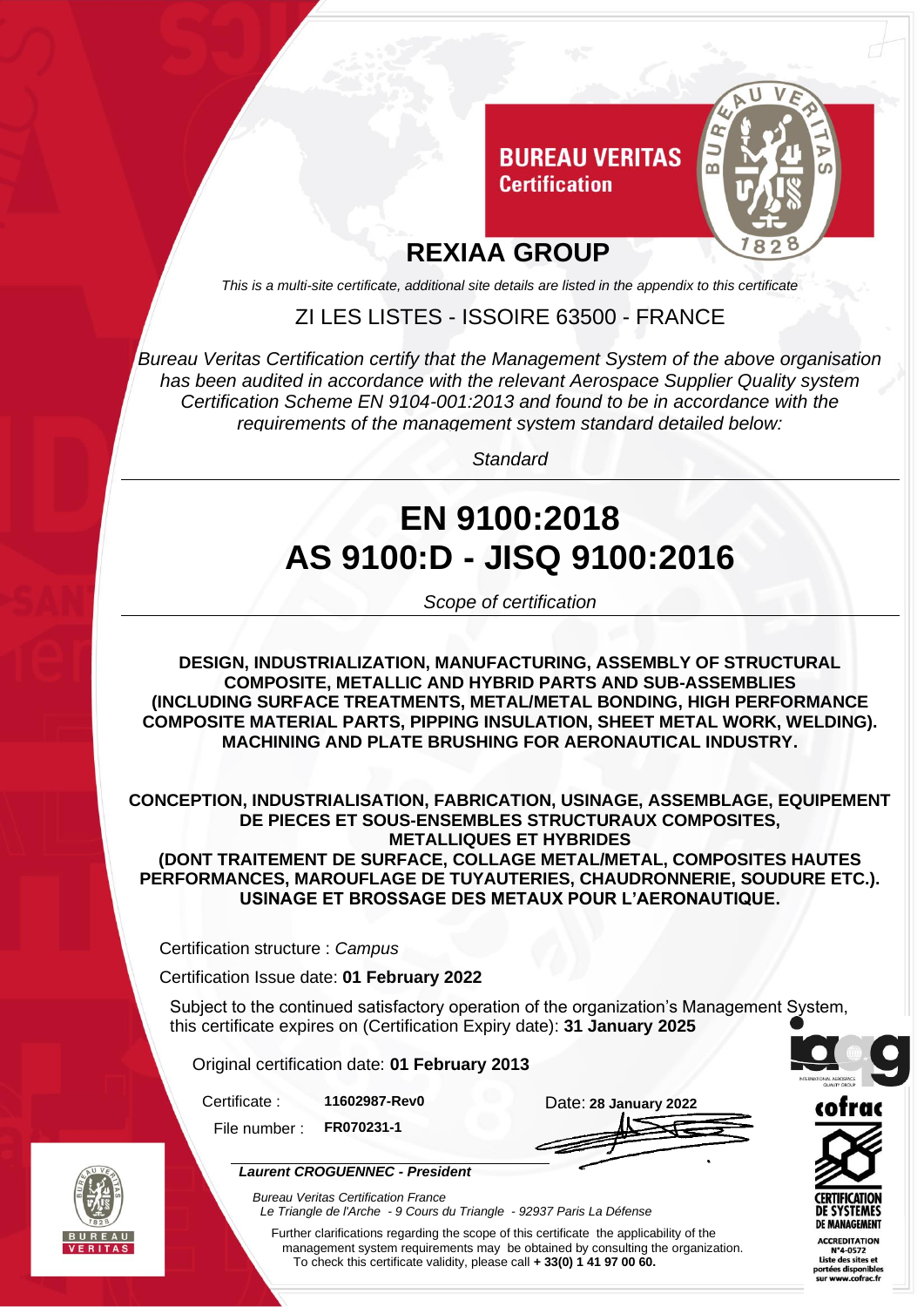

## **REXIAA GROUP**

*Standard*

### **EN 9100:2018 AS 9100:D - JISQ 9100:2016**

*Scope of certification*

| <b>Site</b>                                          | <b>Address</b>                                 | <b>Scope</b>                                                                                                                                                                                                                                                                                          |
|------------------------------------------------------|------------------------------------------------|-------------------------------------------------------------------------------------------------------------------------------------------------------------------------------------------------------------------------------------------------------------------------------------------------------|
| <b>GROUPE REXIAA -</b><br>REXIAA<br>Central function | ZI des Listes<br>63500 ISSOIRE, France         | DESIGN, INDUSTRIALIZATION, MANUFACTURING,<br>ASSEMBLY OF STRUCTURAL COMPOSITE, METALLIC<br>AND HYBRID PARTS AND SUB-ASSEMBLIES<br>(INCLUDING SURFACE TREATMENTS, METAL/METAL<br><b>BONDING, HIGH PERFORMANCE COMPOSITE</b><br>MATERIAL PARTS, PIPPING INSULATION,<br>SHEET METAL WORK, WELDING).      |
| GROUPE REXIAA - SCIT   39200 SAINT CLAUDE,           | ZA d'Etables<br>France                         | INDUSTRIALIZATION, MANUFACTURING, MACHINING<br>AND ASSEMBLY OF COMPOSITE PARTS<br>NOT APPLICABLE: NON-AERONAUTICAL ACTIVITIES,<br>PROTOTYPES NOT RESULTING TO THE SERIES.                                                                                                                             |
| <b>GROUPE REXIAA -</b><br><b>AIRTM</b>               | 17 Avenue Jean Jaures<br>63500 ISSOIRE, France | ASSEMBLY OF STRUCTURAL COMPOSITE, METALLIC<br>AND HYBRID SUB-ASSEMBLIES, INDUSTRIALIZATION<br>AND MANUFACTURING OF WET COMPOSITE<br><b>MATERIALS, PIPING INSULATION</b><br>NOT APPLICABLE: PROTOTYPES NOT RESULTING<br>TO THE SERIES, APM, AERONAUTIC MAINTENANCE<br>AND REAPPEAR, AUTOMOBILE SPORTS. |

*Laurent CROGUENNEC - President*



File number : **FR070231-1**





*Certification body address: Bureau Veritas Certification France Le Triangle de l'Arche - 9 Cours du Triangle - 92937 Paris La Défense* 

Further clarifications regarding the scope of this certificate the applicability of the management system requirements may be obtained by consulting the organization. To check this certificate validity, please call **+ 33(0) 1 41 97 00 60.**



**CERTIFICATION DE SYSTEMES DE MANAGEMENT ACCREDITATION**  $N^24-0572$ <br>Liste des sites et<br>portées disponible